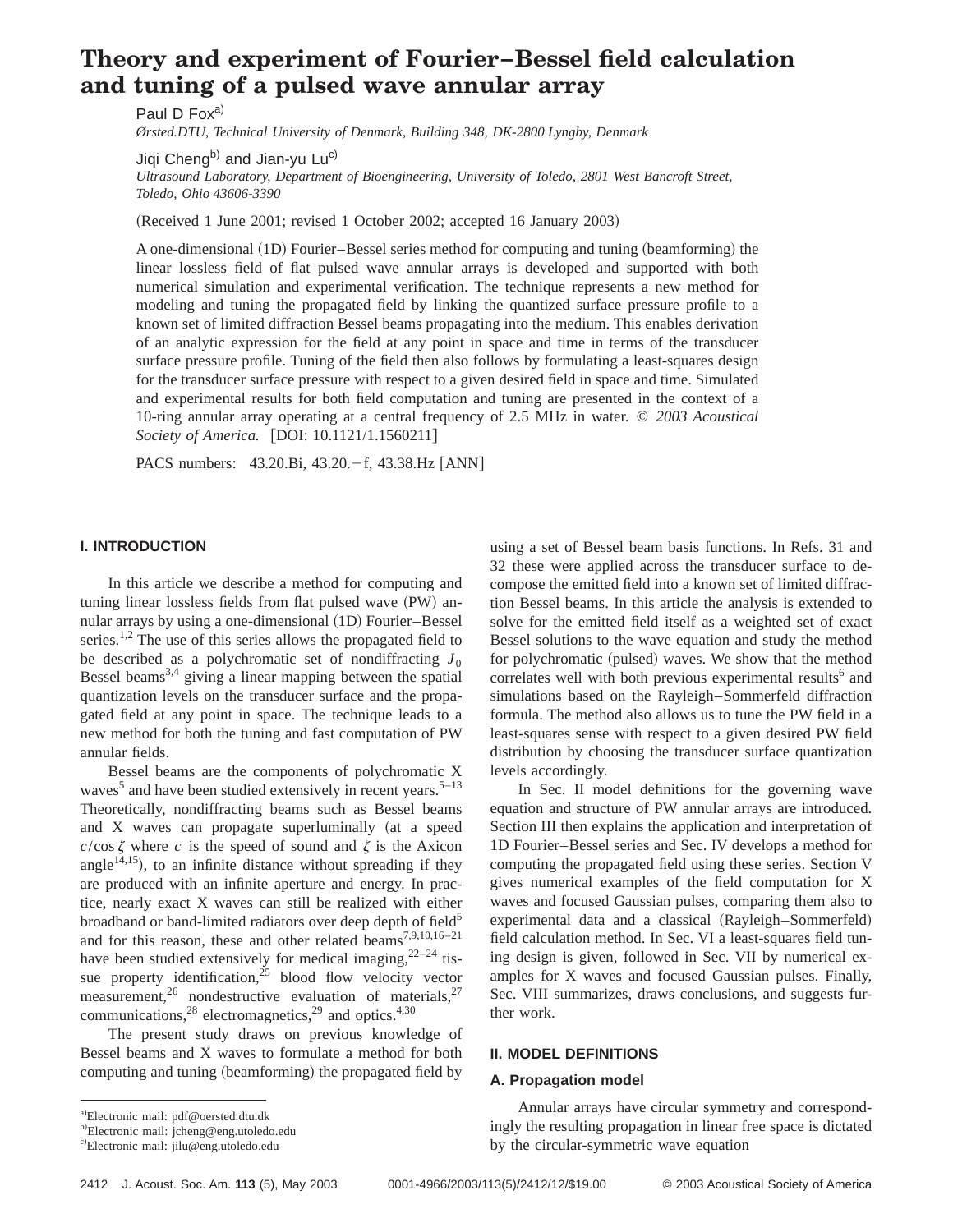$$
\left[\frac{1}{r}\frac{\partial}{\partial r}\left(r\frac{\partial}{\partial r}\right) + \frac{\partial^2}{\partial z^2} - \frac{1}{c^2}\frac{\partial^2}{\partial t^2}\right]f(r,z,t) = 0,\tag{1}
$$

where  $f(r, z, t)$  is the scalar field value, *r* is the radial distance from the cylindrical centerline, *z* is the outward propagation distance perpendicular to the transducer surface (sitting in the  $z=0$  plane and centered around  $r=0$ ), and *c* is the speed of sound (assumed real). This equation has an infinite number of Bessel beam solutions<sup>4,5</sup> of the form

$$
f(r, z, t, \omega) = J_0(\alpha r) e^{j\beta z} e^{-j\omega t},
$$
  
\n
$$
\beta = \sqrt{k^2 - \alpha^2}; \quad k = \omega/c,
$$
\n(2)

where  $k$  is the wave number (real) and  $\alpha$  any real nonnegative value ( $\alpha \ge 0$ ).

Notice that for  $\alpha > k$ , the axial parameter  $\beta = \sqrt{k^2 - \alpha^2}$ becomes imaginary and in this case  $f(r, z, t, \omega)$  decays exponentially rapidly in the *z* direction. In particular, it becomes an evanescent wave for large enough  $\beta$  and this will become a key property in the development of the field calculation. The other important property is that at  $z=0$  the field is  $f(r,0,t,\omega) = J_0(\alpha r) \cdot e^{-j\omega t}$ , and therefore a pressure profile  $J_0(\alpha r)e^{-j\omega t}$  at  $z=0$  necessarily gives rise to a propagating Bessel beam  $(2)$ . Therefore, if it is possible to describe the field over an annular transducer's surface as a sum of terms of the type  $f(r,0,t,\omega) = J_0(\alpha r)e^{-j\omega t}$  with different  $\alpha$  and  $\beta$ values, the propagating field in linear media becomes the summation of each individual field given by Eq.  $(2)$ . And since Eq.  $(2)$  is an equation not involving costly numerical computations such as integration, this approach demonstrates potential for fast field computation.

#### **B. PW annular arrays**

We consider flat annular *N*-ring PW arrays of radius *R* with surface pressure  $q(r,t)$ , which are quantized spatially in the radial *r* direction due to their ring structure. This results in *N* sequentially discretized pressure profiles  $q_p(t)$ , where  $p=1,...,N$  is the ring number and  $p=1$  for the inner ring with  $p=N$  for the outer ring. Time and frequency domain representations  $q_p(t)$  and  $Q_p(\omega)$  for each ring p are linked formally by the continuous Fourier transform pair

$$
Q_p(\omega) = \int_{-\infty}^{\infty} q_p(t) e^{j\omega t} dt
$$
  

$$
\Leftrightarrow q_p(t) = \frac{1}{2\pi} \int_{-\infty}^{\infty} Q_p(\omega) e^{-j\omega t} d\omega,
$$
 (3)

although we assume here a sampled system with fixed pulse repeat frequency such that the system is represented by the discrete Fourier sum

$$
q_p(t_d) = \sum_{s=0}^{n_{\omega}} Q_p(\omega_s) e^{-j\omega_s t_d}; \quad \omega_s = s2 \pi f_0
$$
  

$$
Q_p(\omega_s) = \text{FFT}\{q_p(t_d)\} \Leftrightarrow q_p(t_d) = \text{IFFT}\{Q_p(\omega_s)\},
$$
 (4)

where  $n_{\omega}$  is the number of nonzero Fourier frequencies,  $f_0$ denotes fundamental frequency in hertz, and  $t_d$  denotes a discrete sampling point in time. The notation  $FFT{q_p(t_d)}$ denotes taking the fast fourier transform (FFT) of  $q_p(t)$  and IFFT $\{Q_p(\omega_s)\}\$  denotes the inverse fast fourier transform (IFFT) of  $Q_p(\omega_s)$ . Hence the entire array of all *N* rings may then be represented as

$$
\begin{bmatrix} q_1(t_d) \\ \vdots \\ q_N(t_d) \end{bmatrix} = \sum_{s=0}^{n_{\omega}} \begin{bmatrix} Q_1(\omega_s) \\ \vdots \\ Q_N(\omega_s) \end{bmatrix} e^{-j\omega_s t_d} \tag{5}
$$

in which each entry  $Q_p(\omega_s)$  for  $p=1,...,N$  is generally complex

$$
Q_p(\omega_s) = \gamma_p(\omega_s) + j\delta_p(\omega_s)
$$
 (6)

with  $\gamma_p(\omega_s)$  and  $\delta_p(\omega_s)$  being the real and imaginary parts of  $Q_p(\omega_s)$ , respectively. This corresponds to each ring emit-<br>ting pressure  $Q_p(\omega_s)e^{-j\omega_s t_d} = |Q_p(\omega_s)|e^{j\theta_p(\omega_s)}e^{-j\omega_s t_d}$ ting pressure  $Q_p(\omega_s)e^{-j\omega_s t_d} = |Q_p(\omega_s)|e^{j\theta_p(\omega_s)}e^{-j\omega_s t_d}$  $= |Q_p(\omega_s)|e^{-j\omega_s(t_d - \tau_p(\omega_s))}$ , where  $|Q_p(\omega_s)|$ ,  $\theta_p(\omega_s)$ , and  $\tau_p(\omega_s)$  are the respective ring magnitudes, phases, and time delays obtained from Eq.  $(6)$  as

$$
|Q_p(\omega_s)| = \sqrt{\gamma_p(\omega_s)^2 + \delta_p(\omega_s)^2},
$$
  
\n
$$
\theta_p(\omega_s) = -j \ln(Q_p(\omega_s)/|Q_p(\omega_s)|),
$$
  
\n
$$
\tau_p(\omega_s) = \theta_p(\omega_s)/\omega_s.
$$
\n(7)

#### **III. USE OF 1D FOURIER–BESSEL SERIES**

#### **A. Application of infinite series**

A 1D Fourier-Bessel series<sup>1,2</sup> may be used to model the quantized surface pressure  $q(r,\omega_s)$  at each frequency  $\omega_s$  in Eq.  $(4)$  by an infinite set of known basis Bessel functions as

$$
Q(r, \omega_s) = \sum_{i=1}^{\infty} A_i(\omega_s) J_0(\alpha_i r),
$$
  
\n
$$
\alpha_i = x_i/a: \quad J_0(x_i) = 0,
$$
  
\n
$$
A_i(\omega_s) = \frac{2}{a^2 J_1^2(x_i)} \int_0^a q(r, \omega_s) r J_0(\alpha_i r) dr,
$$
\n(8)

where  $J_0(\cdot)$  is the Bessel function of the first kind of order zero and  $x_i$  in Eq.  $(8)$  are the known infinite set of  $(real)$ monotonically increasing positive solutions to  $J_0(x_i)=0$ . This series applies over the range  $0 \le r \le a$  for any choice of modeling aperture *a*, subject to  $Q(a, \omega_s) = 0$  due to  $J_0(\alpha_i a) = J_0(x_i) = 0$  for all *i*. (Note also that for ease of discussion, we use the term *aperture* here to refer to the modeling radius  $a$  rather the full diameter  $2a$ .) For annular arrays, we may therefore select any value  $a > R$  since the surface pressure  $Q(r, \omega_s)$  is considered to be zero for  $r \ge R$ in the transducer plane  $z=0$ .

The spatial profile  $Q(r, \omega_s)$  for a given  $\omega_s$  is stepwise constant  $Q(r, \omega_s) = Q_p(\omega_s)$  for the *N* rings  $p=1,...,N$ present over the radial range  $0 \le r \le R$ . Beyond this range it becomes  $Q(r, \omega_s) = 0$  for  $R \le r \le a$  and together these two consecutive ranges allow  $A_i(\omega_s)$  in Eq. (8) to be evaluated analytically as

$$
A_i(\omega_s) = \sum_{p=1}^N C_{i,p} Q_p(\omega_s),
$$
  
\n
$$
C_{i,p} = 2[r_p^+ J_1(\alpha_i r_p^+) - r_p^- J_1(\alpha_i r_p^-)]/ax_i J_1^2(x_i),
$$
\n(9)

J. Acoust. Soc. Am., Vol. 113, No. 5, May 2003 Fox et al.: Fourier–Bessel field calculation and tuning 2413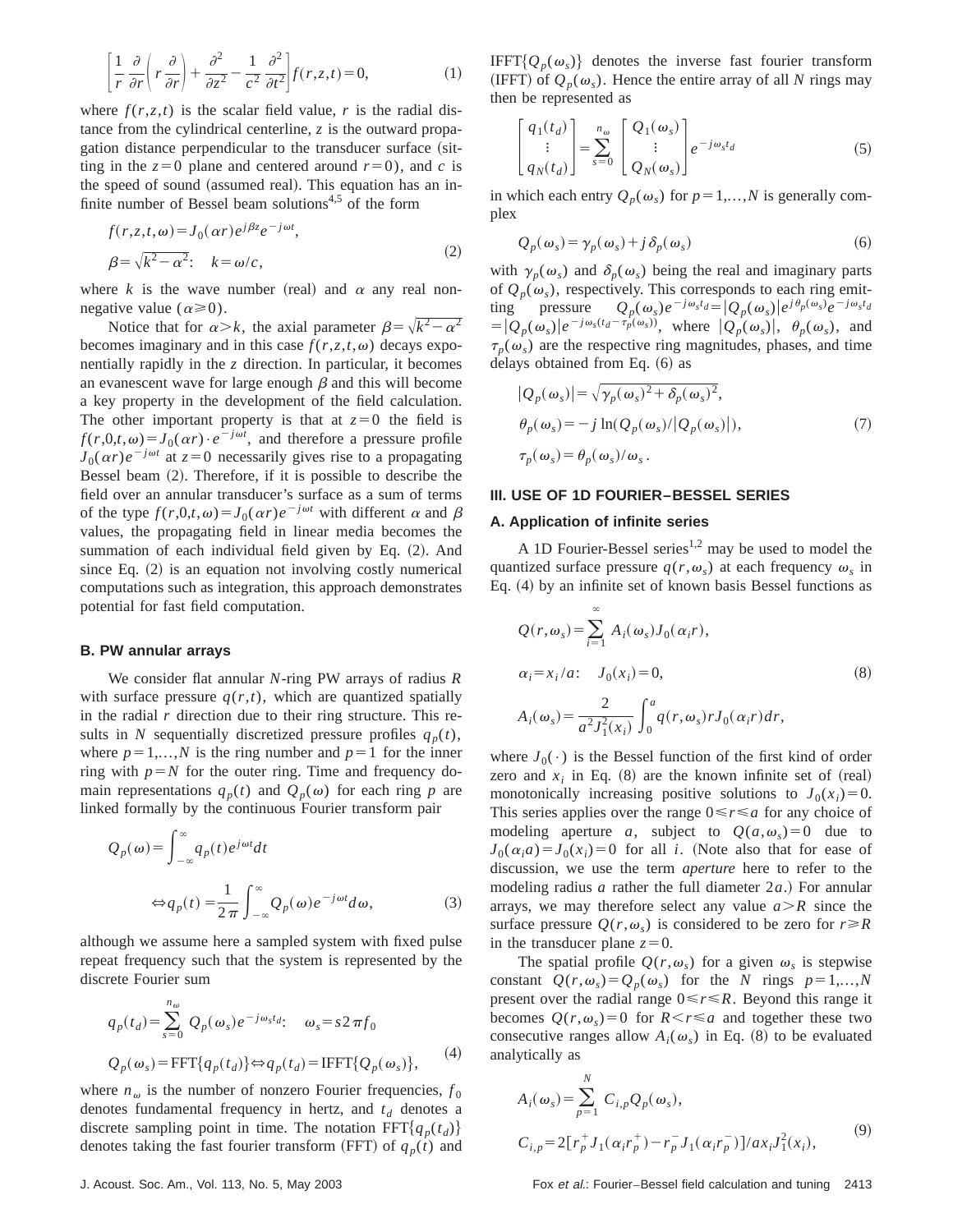where  $J_1(\cdot)$  is the first-order Bessel function of the first kind and  $r_p^{\dagger}$ ,  $r_p^{\dagger}$  are inner and outer radii of ring *p*, respectively. [Hence  $r_1^{\perp} = 0$  (transducer center) and  $r_N^{\perp} = R$  (transducer outer edge) by definition, with the kerf between successive rings being  $r_p^- - r_{p-1}^+$  for  $p=2,...,N$ .] Note also that the quantities  $A_i(\omega_s)$  are complex since  $Q_p(\omega_s)$  in Eqs. (4)–(6) are complex and only  $C_{i,p}$  in Eq. (9) are real. See Ref. 13 for a more detailed numerical insight from the equivalent terms in the cw case.

Returning then to Eq.  $(8)$ , the result is that the annular transducer pressure has now become equivalent to the infinite sum of weighted Bessel functions  $Q(r, \omega_s)$ . Hence, when multiplied through by their common temporal component  $e^{-j\omega_s t}$ , the transducer pressure becomes  $Q(r, \omega_s)e^{-j\omega_s t} = \sum_{i=1}^{\infty} A_i(\omega_s)J_0(\alpha_i r)e^{-j\omega_s t}$  in which each weighted component  $J_0(\alpha_i r) e^{-j\omega_s t}$  is a Bessel beam solution  $(2)$  to the wave equation  $(1)$  at  $z=0$ . Correspondingly, an infinite set of known Bessel beams propagate into the medium as

$$
f(r, z, t, \omega_s) = \sum_{i=1}^{\infty} A_i(\omega_s) J_0(\alpha_i r) \cdot e^{j\beta_i(\omega_s)z} e^{-j\omega_s t},
$$
  

$$
\beta_i(\omega_s) = \sqrt{k_s^2 - \alpha_i^2}; \quad k_s = \omega_s/c,
$$
 (10)

where  $A_i(\omega_s) \cdot J_0(\alpha_i r) e^{j\beta_i(\omega_s)z} e^{-j\omega_s t}$  is the full Bessel solution for  $z\neq0$  to Eq. (1),  $k_s = \omega_s/c$  is the wave number, and  $\alpha_i$ ,  $\beta_i(\omega_s)$  are the propagation parameters in the radial and axial directions *r*, *z*, respectively.

#### **B. Truncation to finite series**

Now consider the behavior of  $\beta_i(\omega_s)$  in Eq. (10) as the coefficient index *i* changes. The scaling parameters  $\alpha_i$  $= x_i/a$  in Eq. (8) increase monotonically with index *i* for a given value of *a* since the roots  $x_i \approx \pi i - \pi/4$  increase monotonically with *i* by definition. Hence a change in propagation characteristics occurs for the distinct cases  $\alpha_i \leq k_s$  and  $\alpha_i$  $\geq k_s$  since the wave number  $k_s$  is real and hence  $\beta_i(\omega_s)$  is purely real when  $\alpha_i \leq k_s$  but purely imaginary when  $\alpha_i$  $\geq k_s$ . For the case of real  $\beta_i(\omega_s)$ , all the corresponding components in Eq. (10) propagate to infinity due to  $|e^{j\beta_i(\omega_s)z}|$  $=1$  even as  $z \rightarrow \infty$ . However, for the case of imaginary  $\beta_i(\omega_s)$ , the corresponding components usually all become evanescent since  $e^{-|\beta_i(\omega_s)|z} \ll 1$  even for very small values of *z* in typical ultrasonic applications. Notice also from the definition of  $\beta_i(\omega_s)$  in Eq. (10) that the evanescent terms  $e^{-|\beta_i(\omega_s)|z}$  decay more and more rapidly with respect to *z* as *i* increases since  $|\beta_i(\omega_s)|$  increases monotonically with *i* for all values  $\alpha_i > k_s$ . This means that even if a certain number of  $\alpha_i > k_s$  terms are retained for a given application, all higher terms in the series may always be neglected by definition. (See Ref. 13 for a more detailed numerical discussion in the cw case.) Therefore only the nonevanescent beam components are considered for most practical purposes, and denoting  $l(k_s, a)$  as the appropriate number of nonnegligible components for a given application, the infinite sum in Eq.  $(10)$  becomes replaced by the finite limited diffraction sum

This truncation limit  $l(k<sub>s</sub>, a)$  may also be estimated analytically by replacing *k* with  $k_s$  in the expression for  $l(k,a)$ derived previously in Refs. 13 and 32 to obtain

$$
l(ks, a) \approx ks a/\pi + 1/4,
$$
\n(12)

which is proportional to wave number  $k_s$  and modeling aperture *a*, but independent of any particular transducer pressure  $Q(r, \omega_s)$ .

# **IV. THEORY FOR FIELD COMPUTATION**

#### **A. Field computation theory based on Fourier–Bessel series**

When implemented over an infinite aperture  $(a \rightarrow \infty)$ , the entire transducer plane at  $z=0$  from  $r=0$  to  $r=\infty$  at z  $=0$  becomes modeled by the Fourier–Bessel series. Then the propagating field at time  $t_d$  is given by the infinite aperture implementation of Eq. (11), namely

$$
f(r, z, t_d, \omega_s) = F(r, z, \omega_s) e^{-j\omega_s t_d},
$$
  
\n
$$
F(r, z, \omega_s) = \lim_{a \to \infty} \sum_{i=1}^{l(k_s, a)} J_0 \left( \frac{x_i r}{a} \right) e^{j\beta_i(\omega_s)z}
$$
  
\n
$$
\times \left[ \sum_{p=1}^N C_{i,p} (\gamma_p(\omega_s) + j \delta_p(\omega_s)) \right],
$$
\n(13)

and the complex terms  $F(r, z, \omega_s)$  are obtained from Eqs.  $(11)$ ,  $(9)$ , and  $(6)$ . Notice from Eq.  $(13)$  that the terms  $F(r, z, \omega_s)$  are Fourier coefficients mapping the transducer surface pressures  $Q_p(\omega_s) = \gamma_p(\omega_s) + j \delta_p(\omega_s)$  to the field  $f(r, z, t_d, \omega_s)$  at arbitrary positions *r*, *z*. Hence defining the total field  $f(r, z, t_d)$  as the sum  $\sum_{s=0}^{n_{\omega}} f(r, z, t_d, \omega_s)$  of all subfields  $f(r, z, t_d, \omega_s)$  in Eq. (13) gives

$$
f(r,z,t_d) = \sum_{s=0}^{n_{\omega}} F(r,z,\omega_s) e^{-j\omega_s t_d}
$$
  
\n
$$
\Rightarrow f(r,z,t_d) = \text{IFFT}\{F(r,z,\omega_s)\},\tag{14}
$$

which is to say that the field  $f(r, z, t_d)$  may now, in principle, be evaluated rapidly as an IFFT operation for any point in space and from any set of transducer surface pressures  $Q_p(\omega_s)$ .

However, a numerical problem appears at this point with regard to implementation. Equation  $(12)$  indicates  $l(k_s, a)$  $\rightarrow \infty$  as  $a \rightarrow \infty$ , and hence an infinite number of terms need to be summed in Eq. (13) to evaluate  $F(r, z, \omega_s)$ . This occurs as the difference  $\alpha_i - \alpha_{i-1} \approx \pi/a$  between successive  $\alpha_i$  values in Eq.  $(8)$  decreases as  $a$  increases, and hence more and more  $\alpha_i$  terms appear in the nonevanescent range  $0 \leq \alpha_i \leq k_s$  as *a* increases. Clearly it is impossible to compute an infinite number of terms in practice, but the following scheme may be implemented to circumvent the problem. First replace the infinite limit  $a \rightarrow \infty$  in Eq. (13) with a smaller fixed value of *a*, such as  $a=10R$ . Obtain an estimate of  $F(r,z,\omega_s)$  from Eq. (13) based on  $a = 10R$  and then increase *a* to  $a = 15R$ . Obtain a revised estimate of  $F(r, z, \omega_s)$  based on  $a = 15R$  and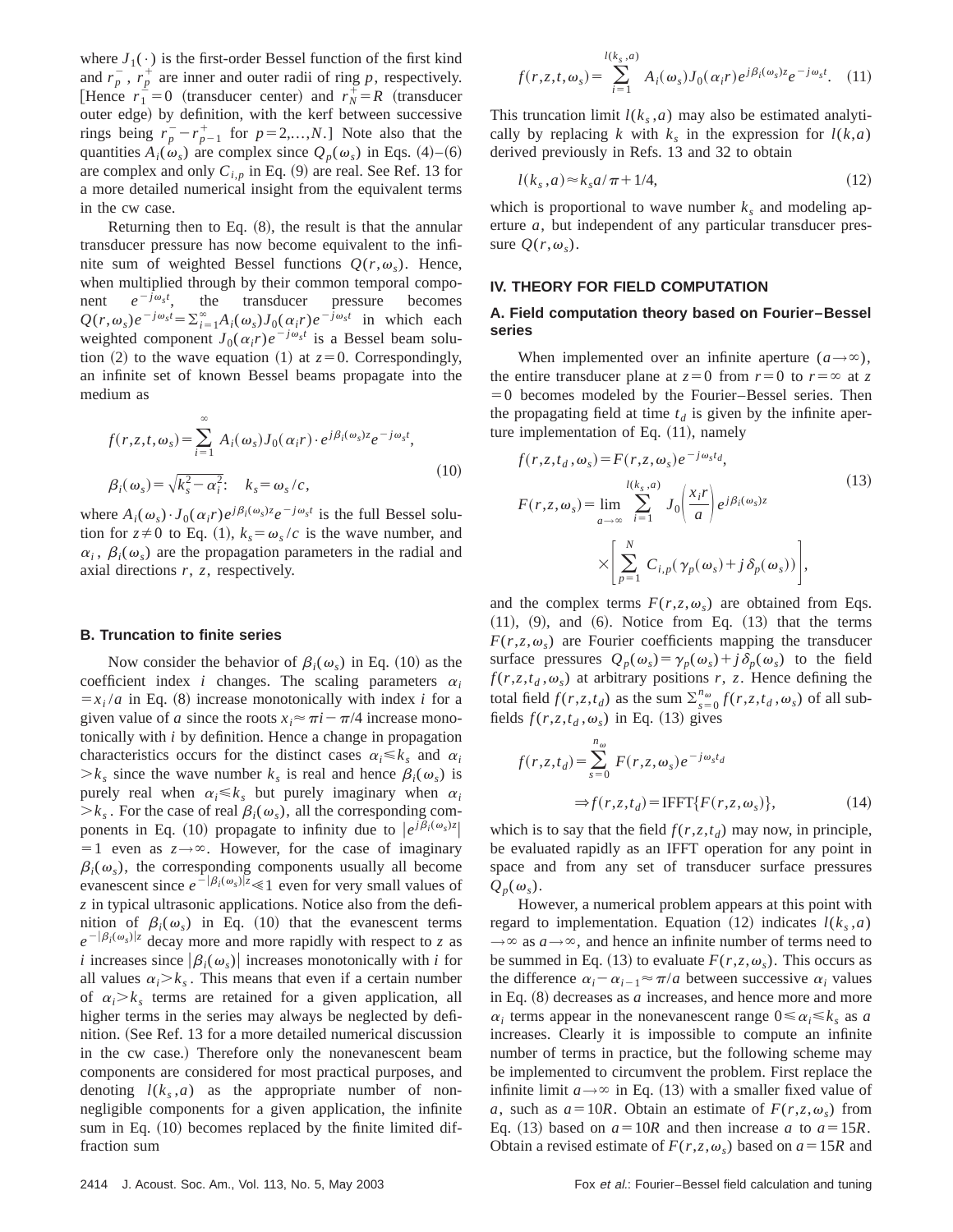compare it to the estimate obtained for  $a=10R$ . If significantly different, increase *a* to  $a = 20R$  and compare estimates for  $a=20R$  with  $a=15R$ . Continue to increase *a* until estimates for  $F(r, z, \omega_s)$  based on successive values of *a* effectively converge to constant values. Take the converged estimate of  $F(r, z, \omega_s)$  as the final practical approximation to the limiting case  $a \rightarrow \infty$  and use this value for insertion into the IFFT operation of Eq. (14). See Ref. 13 for a detailed illustration of this convergence method at a given propagation frequency.

In practice we have found that convergence typically occurs at relatively modest values of *a*, such as  $a = 20R$ . Therefore  $a=10R$ ,  $a=15R$ ,  $a=20R$  has been adopted as the default convergence test sequence for the numerical examples given later in this paper. The convergence test itself was defined as the value of *a* for which the change in magnitude  $|F(r, z, \omega_s)|$  between latest and previous value of *a* dropped to within 0.1% of the magnitude  $|F(r, z, \omega_s)|$  for the previous value of *a*. The field calculation results obtained then proved both fast and accurate when compared against the Rayleigh–Sommerfeld field calculation technique. (See Sec. V for examples and discussion.)

#### **B. Algorithm for field calculation**

The field calculation algorithm resulting from Secs. II–IV may now be summarized as follows:

- $(1)$  If not known a priori, obtain the Fourier coefficients  $Q_p(\omega_s)$ =FFT{ $q_p(t_d)$ } for  $p=1,...,N$  from Eq. (4).
- $(2)$  Set frequency index to  $s=0$ .
- $(3)$  Select initial modeling aperture *a*  $(e.g., a=10R, a)$  $=15R$ ,  $a=20R$ , etc.).
- ~4! Estimate the corresponding number of nonevanescent terms  $l(k_s, a)$  from Eq. (12).
- (5) Evaluate coefficients  $C_{i,p}$  for  $i=1,\ldots,l(k_s,a)$  from Eq.  $(9).$
- (6) Evaluate  $F(r, z, \omega_s)$  based on Eq. (13) but with the infinite limit  $a \rightarrow \infty$  removed.
- (7) Increase *i* beyond  $i = l(k_s, a)$  to ensure that evanescence occurs for *z* regions of interest when  $\alpha_i > k$  [i.e., check for any significant changes in  $F(r, z, \omega_s)$ . Stop increasing *i* when no significant changes are detected.
- (8) Compare current evaluation of  $F(r, z, \omega_s)$  with that for previous value of *a*. If not converged to within satisfactory limit, increase the value of *a* and go back to step  $(4).$
- (9) If  $s < n_{\omega}$ , increase *s* by 1 and go back to step (3).
- (10) Evaluate the field as  $f(r, z, t_d) = IFFT{F(r, z, \omega_s)}$  from Eq. (14) based on all coefficients  $F(r, z, \omega_s)$ .

#### **V. EXAMPLES OF FIELD COMPUTATION**

## **A. Transducer geometry and simulated transducer data**

For numerical examples of both field computation in this section and tuning in Sec. VII, we consider the PZT ceramic/ polymer composite  $J_0$  Bessel transducer of Lu and Greenleaf described in Ref. 6. The experimental setup for the experiment results quoted later in this paper are also described therein. The transducer is an  $N=10$ -ring Bessel design transducer whose ring edges are located nominally at the first 10 zeros of  $J_0(\alpha r)$ , where  $\alpha = 1202.45$  m<sup>-1</sup>. In practice this transducer also has a kerf of approximately 0.2 mm, such that in terms of the notation of Sec. II B,  $r_1 = 0$ ,  $r_1^+ = x_1/\alpha$  $-\ker f/2$ ,  $r_2 = x_1/\alpha + \ker f/2$ , and so on. The outer radius is also truncated from the nominal  $R=25.48$  mm to  $R$  $=$  25 mm in practice, and operating conditions are a central frequency of  $f_c$ =2.5 MHz ( $\omega_c$ =15.71 Mrad s<sup>-1</sup>) in water at speed of sound  $c=1500 \text{ m s}^{-1}$  giving central wave number  $k_c = 10,471.98 \text{ m}^{-1}$ . In addition, the transfer function of the transducer is modeled as a Blackman window  $B(\omega_s)$ :

$$
B(\omega_s) = 0.42 - 0.5 \cos(\pi \omega_s / \omega_c)
$$
  
+ 0.08 \cos(2 \pi \omega\_s / \omega\_c): 0 \le \omega\_s \le 2 \omega\_c,  

$$
B(\omega_s) = 0: \omega_s > 2 \omega_c,
$$
 (15)

which exhibits zero phase shift for all  $\omega_s$ , with  $B(0)=0$  and  $B(\omega_s)$  peaking at the central frequency  $f_c = 2.5$  MHz and possessing a  $-6$  dB bandwidth of approximately  $0.81f_c$ . See Ref. 6 for further discussion of experimental setup and transducer characteristics. For PW studies, we assume a temporal excitation burst weighting function  $g(t)$  given by

$$
g(t_d) = e^{-t_d^2/t_0^2} \sin(2\pi f_c t_d),
$$
\n(16)

where  $t_0$ =0.4  $\mu$ s, the burst lasts approximately one and a half cycles, and the total observation time is 20.48  $\mu$ s. This gives fundamental frequency  $f_0 = 1/20.48 \mu s = 48.828 \text{ kHz}$ and with a maximum propagated frequency of 5 MHz due to Eq.  $(15)$ , the Shannon sampling frequency is 10 MHz. In practice we implement a 100 MHz sampling rate, corresponding to sampling interval of 0.01  $\mu$ s and a total number of 2048= $2^{11}$  samples ( $n_{\omega}$ =1024-1 frequencies) for the FFT and IFFT operations. The excitation burst weighting  $g(t_d)$  is then represented by the equivalent Fourier sum

$$
g(t_d) = \sum_{s=0}^{n_{\omega}} G(\omega_s) e^{-j\omega_s t_d} \Rightarrow G(\omega_s) = \text{FFT}\{g(t_d)\}.
$$
 (17)

Finally we define also the underlying driving function  $x_p(t_d)$ similarly as

$$
x_p(t_d) = \sum_{s=0}^{n_{\omega}} X_p(\omega_s) e^{-j\omega_s t_d} \Rightarrow X_p(\omega_s) = \text{FFT}\{x_p(t_d)\},\tag{18}
$$

where  $x_p(t_d)$  represents the user-defined driving function for each ring *p*: in our case we shall be considering X waves and focused Gaussian beams as these driving functions. Linking together  $X_p(\omega_s)$ ,  $G(\omega_s)$ , and  $B(\omega_s)$  in series from Eqs. (18),  $(17)$ , and  $(15)$  then gives the final transmission quantization values  $Q_p(\omega_s)$  and  $q_p(t)$  as

$$
Q_p(\omega_s) = X_p(\omega_s)G(\omega_s)B(\omega_s)
$$
  
\n
$$
\Rightarrow q_p(t) = \text{IFFT}\{X_p(\omega_s)G(\omega_s)B(\omega_s)\},
$$
 (19)

which allows the generation of either  $Q_p(\omega_s)$  or  $q_p(t_d)$  in Eq. (4) corresponding to any desired driving function  $x_p(t_d)$ . In the remainder of this section we compare the results of the Fourier–Bessel field calculation with both the Rayleigh–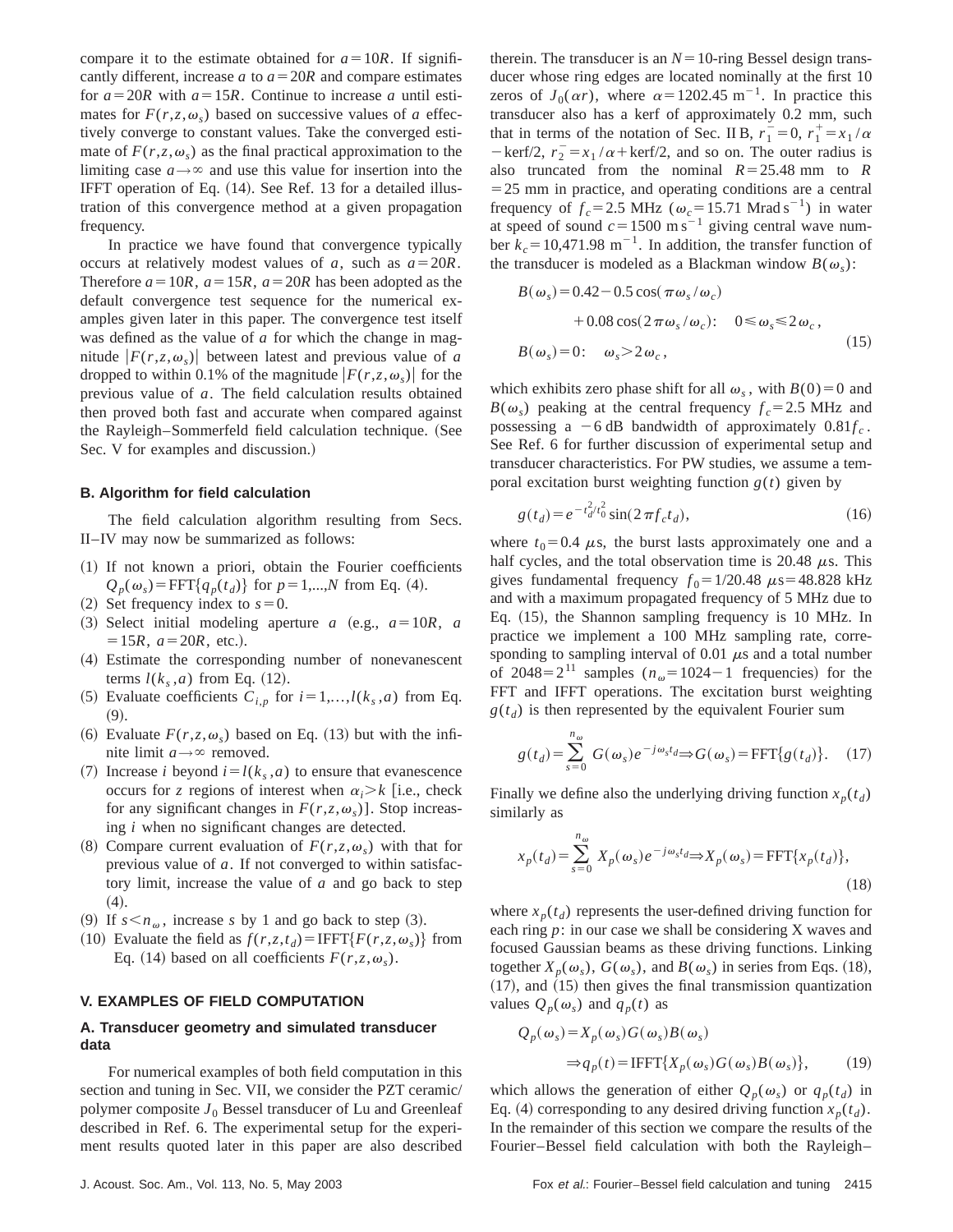

FIG. 1. Simulated fields of a zero-order band-limited X wave with Fourier–Bessel method at distances: (a) *z*  $= 85$  mm, (b)  $z = 170$  mm, (c)  $z = 255$  mm, and (d) z  $=$  340 mm, respectively, away from the surface of a 50-mm-diam annular array. A stepwise X wave aperture weighting and a broadband pulse drive of the array were assumed. The transmitting transfer function of the array was assumed to be the Blackman window function peaked at 2.5 MHz and with  $-6$  dB bandwidth around  $0.81f_c$ . Parameters  $a_0$  and  $\zeta$  are 0.05 mm and 4°, respectively.

Sommerfeld field calculation and the experimentally measured field given in Ref. 33 for both X waves and focused Gaussian pulses. In Sec. VII we demonstrate tuning of these two types of fields with the same transducer.

#### **B. Simulated and experimental field results**

For the purposes of generating simulation data, we take  $q_p(t_d) = IFFT{X_p(\omega_s)G(\omega_s)B(\omega_s)}$  in Eq. (19) as the starting points from which to apply both the Fourier–Bessel  $(FB)$ field calculation algorithm of Sec. IV B and, for comparison/ verification purposes, the more classical Rayleigh– Sommerfeld (RS) field calculation method. The driving function  $x_p(t_d)$  for a (zero order) X wave<sup>5,6</sup> at  $z=0$  on the transducer surface has frequency domain representation

$$
X_p(\omega_s) = (2\pi a_0/c)e^{-a_0\omega_s/c}J_0(r_p\omega_s/c\sin\zeta),\qquad(20)
$$

where  $a_0 = 0.05$  mm,  $\zeta = 4^\circ$ ,  $r_1 = 0$ ,  $r_p = (r_p + r_p^+) / 2$ , (*p*  $(52 \cdot \cdot \cdot 10)$  and  $c = 1500 \text{ ms}^{-1}$ . The focused Gaussian beam



driving function  $x_p(t_d)$  has frequency domain representation

$$
X_p(\omega_s) = e^{-r_p^2/\sigma^2} e^{j \cdot \omega_s/c \cdot (F - \sqrt{F^2 + r_p^2})},\tag{21}
$$

where  $\sigma = 15$  mm and the focus *F* is located at *F*  $=120$  mm, with the full-width-at-half-maximum being 25 mm.

# **1. X wave field**

Figure 1 shows the FB calculated field of a simulated X wave, where  $X_p(\omega_s)$  is defined as per Eq. (20). The FB algorithm converged for all values at  $a = 20R$  and the field is shown at the four distances, (a)  $z = 85$  mm, (b) z  $= 170$  mm, (c)  $z = 255$  mm, (d)  $z = 340$  mm. In all four panels, the horizontal axis represents time whilst the vertical axis represents the radial position away from the center of the transducer. Figure 2 then shows the RS field calculation of the same simulated X wave as per Fig. 1. The FB and RS plots are virtually identical, and this parallel is offered as an

FIG. 2. The images are the same as those in Fig. 1, except that they are produced with the Rayleigh– Sommerfeld diffraction formula. The layout and the parameters used in simulation are the same as those in Fig. 1.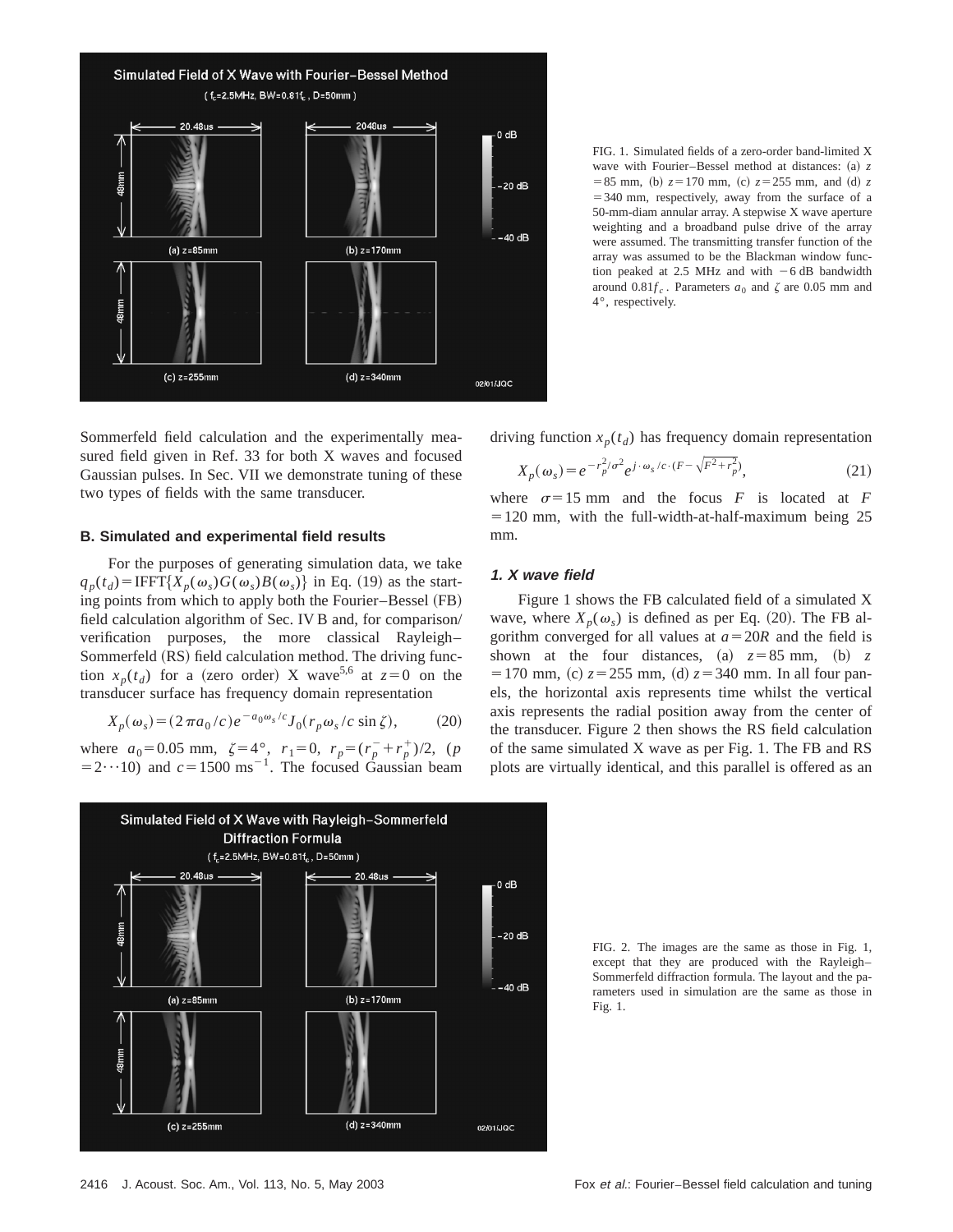

FIG. 3. Experimental results that correspond to the simulations in Figs. 1 and 2. A 10-element, 50-mm diameter, 2.5MHz central frequency, PZT ceramic/ polymer composite *J*<sup>0</sup> Bessel transducer was used.

indicator of the F-B algorithm's accuracy since the R-S algorithm is widely accepted as a reliable method for field calculation. Figure 3 shows actual experimental results for the Bessel transducer of Ref. 6, which match the predicted simulated X wave fields given previously in Figs. 1 and 2. See Ref. 33 for details of experimental setup. A high level of agreement between theory and practice is observed. Notice also that the FB algorithm is applicable right up to and including the transducer surface itself since Eq.  $(13)$  applies for all  $z \ge 0$ , whereas the RS algorithm is not applicable close to the transducer surface.

When programmed in C under Linux on a Pentium III 600 MHz PC with 128 M Bytes of RAM, the FB algorithm took approximately 1 min and the RS algorithm approximately 10 h. However, a study of runtimes compared with faster computational techniques such as the impulse response method $3^{34-\frac{39}{2}}$  has not yet been conducted at this point in time.

# **2. Gaussian field**

Figure 4 shows FB field calculation for the simulated focused Gaussian pulse, where  $X_p(\omega_s)$  is given by Eq. (21) and plots are shown for (a)  $z = 50$  mm, (b)  $z = 120$  mm, (c)  $z=150$  mm, (d)  $z=216$  mm. Figure 5 then gives the RS field calculation for the same pulse, again showing a close correlation between the FB and RS simulation methods. Finally, Fig. 6 shows experimental results except that in the experimental test of Ref. 6 the transducer had an acoustic lens added. This supplied a continuous phase shift across the transducer surface rather than the discretized phase shifts assumed in the simulation. Therefore some differences between Fig. 6 and Figs. 4 and 5 are expected. This is evidenced in the differences observed for the near field and far field panels  $(a)$  and  $(d)$  between the respective figures, al-



FIG. 4. Simulated fields of a focused Gaussian pulse with Fourier–Bessel method at distances:  $(a)$  *z*  $=$  50 mm, (b)  $z = 120$  mm, (c)  $z = 150$  mm, and (d)  $z$  $=$  216 mm. A stepwise Gaussian aperture shading and a stepwise phase was assumed. The broadband pulse and transmitting transfer function of the array are the same as those for the X wave in Fig. 1. The FWHM of the Gaussian shading was 25 mm.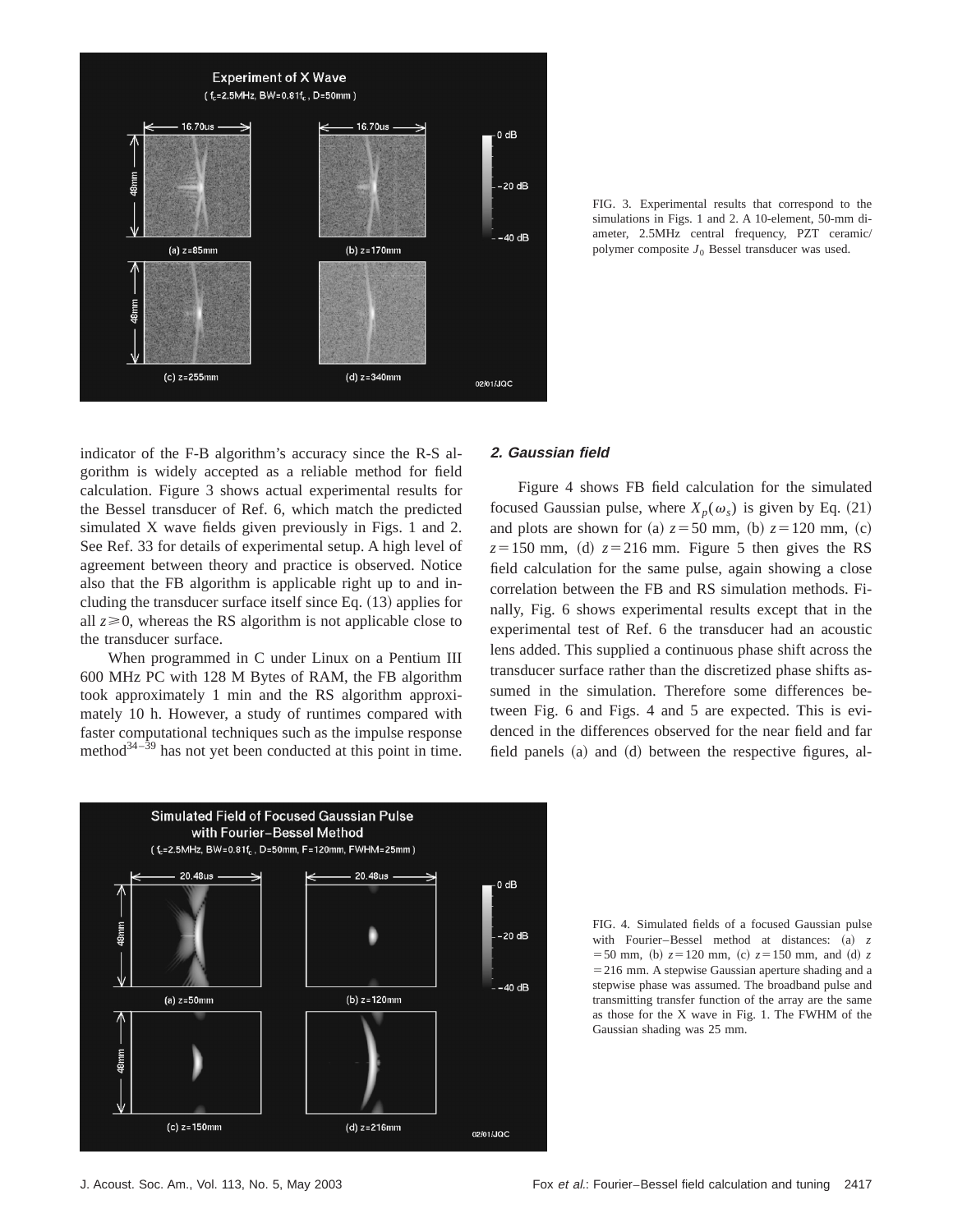

FIG. 5. The images are the same as those in Fig. 4, except that they are produced with the Rayleigh– Sommerfeld diffraction formula. The layout and the parameters used in simulation are the same as those in Fig. 4.

though the simulated and experimental pulses are very similar in the closer regions around the focus in panels (b) and  $(c)$ , respectively.

# **VI. THEORY FOR TUNING**

# **A. Tuning theory-based on Fourier–Bessel series**

We consider now how to tune the transducer surface pressure in order to produce (as closely as physically possible) a particular desired propagating field. Assuming a given desired field  $d(r, z, t_d)$  in the form

$$
d(r, z, t_d) = \sum_{s=0}^{n_{\omega}} D(r, z, \omega_s) e^{-j\omega_s t_d}
$$
  
\n
$$
\Rightarrow D(r, z, \omega_s) = \text{FFT}\{d(r, z, t_d)\}\tag{22}
$$

the tuning technique adopted will be to consider each frequency component  $d(r, z, t_d, \omega_s) = D(r, z, \omega_s) \cdot e^{-j\omega_s t_d}$  of the *desired* field separately, and to minimize the sum of squared



differences between it and the corresponding *physically obtainable* field term  $f(r, z, t_d, \omega_s) = F(r, z, \omega_s) \cdot e^{-j\omega_s t_d}$  in Eq.  $(13)$  over a given set of field points *r*, *z* of interest. Due to the common time element  $e^{-j\omega_s t_d}$  in both terms, this problem reduces to minimizing the squared sums of the Fourier coefficient differences  $S(\omega_s) = \sum_{r,s} ||F(r,z,\omega_s) - D(r,z,\omega_s)||^2$ . Separating out  $F(r, z, \omega_s)$  and  $D(r, z, \omega_s)$  into real and imaginary parts then gives

$$
F(r, z, \omega_s) = F^{\Re}(r, z, \omega_s) + jF^{\Im}(r, z, \omega_s),
$$
  
\n
$$
D(r, z, \omega_s) = D^{\Re}(r, z, \omega_s) + jD^{\Im}(r, z, \omega_s),
$$
  
\n
$$
S(\omega_s) = \sum_{r, z} ([F^{\Re}(r, z, \omega_s) - D^{\Re}(r, z, \omega_s))]^2
$$
\n(23)

where  $D(r, z, \omega_s) = \text{FFT} \{d(r, z, t)\}$  from Eq. (22). Now, the

 $+ [F^{\mathfrak{I}}(r,z,\omega_s) - D^{\mathfrak{I}}(r,z,\omega_s)]^2),$ 

FIG. 6. Experimental results that correspond to the simulations in Figs. 4 and 5, except that in the experiment the phases applied by a lens was continuous. The same transducer for Fig. 3 was used.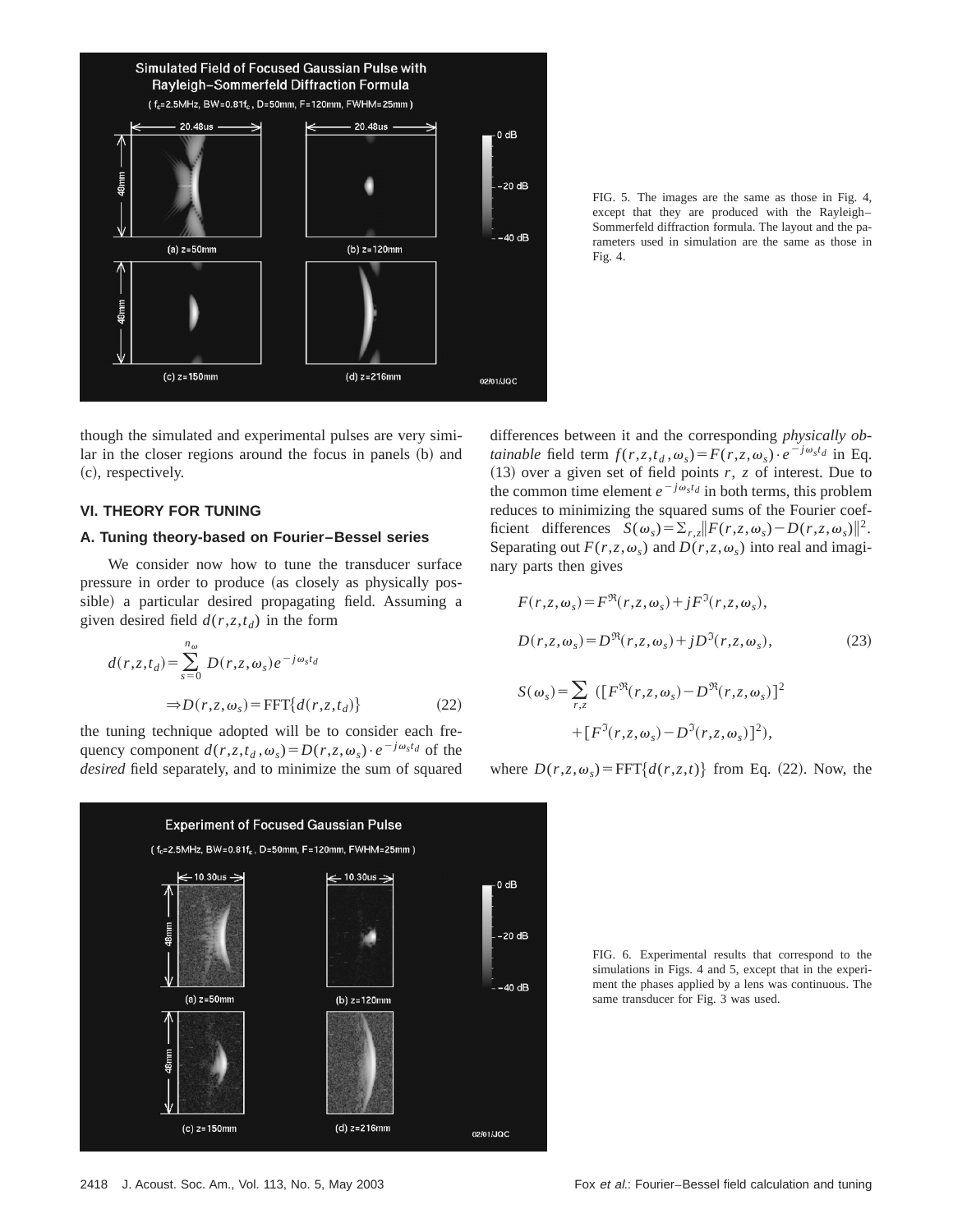obtainable field terms  $F(r, z, \omega_s)$  in Eq. (13) are functions of the quantization levels  $Q_1(\omega_s) \cdots Q_N(\omega_s)$  by definition, and so minimization of  $S(\omega_s)$  necessarily requires adjustment of all their components  $\gamma_p(\omega_s)$  and  $\delta_p(\omega_s)$  as defined in Eq.  $(6)$ . Then from Eqs.  $(13)$  and  $(6)$  the real and imaginary parts of  $F(r, z, \omega_s)$  at all points of interest  $r = r_u$ ,  $z = z_v$  over a set of  $n_u$  radial indices  $u = 1 \cdots n_u$  and  $n_v$  propagation indices  $v = 1 \cdots n_v$  may then be written out as

$$
\begin{bmatrix}\nF^{\mathfrak{R}}(r_{1},z_{1},\omega_{s}) \\
F^{\mathfrak{R}}(r_{1},z_{1},\omega_{s}) \\
F^{\mathfrak{R}}(r_{u},z_{v},\omega_{s}) \\
F^{\mathfrak{R}}(r_{u},z_{v},\omega_{s}) \\
F^{\mathfrak{R}}(r_{u},z_{v},\omega_{s}) \\
F^{\mathfrak{R}}(r_{u},z_{v},\omega_{s}) \\
F^{\mathfrak{R}}(r_{u},z_{v},\omega_{s}) \\
F^{\mathfrak{R}}(r_{u},z_{v},\omega_{s}) \\
F^{\mathfrak{R}}(r_{u},z_{v},\omega_{s}) \\
F^{\mathfrak{R}}(r_{u},z_{v},\omega_{s})\n\end{bmatrix} = \begin{bmatrix}\n\lim_{a\to\infty} \sum_{i=1}^{l(k_{s},a)} J_{0} \left( \frac{x_{i}r_{1}}{a} \right) \left[ +M_{i,1,1,s}^{\mathfrak{R}}, -M_{i,1,1,s}^{\mathfrak{R}},...,+M_{i,1,1,s}^{\mathfrak{R}},...,+M_{i,N,1,s}^{\mathfrak{R}},+M_{i,N,1,s}^{\mathfrak{R}}\right] \\
\lim_{a\to\infty} \sum_{i=1}^{l(k_{s},a)} J_{0} \left( \frac{x_{i}r_{u}}{a} \right) \left[ +M_{i,1,v,s}^{\mathfrak{R}},-M_{i,1,v,s}^{\mathfrak{R}},...,+M_{i,N,v,s}^{\mathfrak{R}},-M_{i,N,v,s}^{\mathfrak{R}}\right]\n\end{bmatrix} = \begin{bmatrix}\n\chi_{1}(\omega_{s}) \\
\lim_{a\to\infty} \sum_{i=1}^{l(k_{s},a)} J_{0} \left( \frac{x_{i}r_{u}}{a} \right) \left[ +M_{i,1,v,s}^{\mathfrak{R}},-M_{i,1,v,s}^{\mathfrak{R}},...,+M_{i,N,v,s}^{\mathfrak{R}},+,M_{i,N,v,s}^{\mathfrak{R}},-M_{i,N,v,s}^{\mathfrak{R}}\right]\n\end{bmatrix} \begin{bmatrix}\n\chi_{1}(\omega_{s}) \\
\chi_{1}(\omega_{s}) \\
\chi_{2}(\omega_{s}) \\
\chi_{2}(\omega_{s}) \\
\chi_{2}(\omega_{s})\
$$

where  $M_{i,p,\nu,s}^{\mathfrak{R}}$  and  $M_{i,p,\nu,s}^{\mathfrak{I}}$  are the real and imaginary parts of  $C_{i,p}e^{j\beta_i^t(\omega_s)z_v}$ , respectively  $(p=1\cdots N)$ . This expression takes the block form

$$
F(\omega_s) = M(\omega_s)T(\omega_s),\tag{25}
$$

where

$$
F(\omega_s) = [F^{\mathfrak{R}}(r_1, z_1, \omega_s), F^{\mathfrak{I}}(r_1, z_1, \omega_s), \dots, F^{\mathfrak{R}}(r_{n_u}, z_{n_v}, \omega_s),
$$
  

$$
F^{\mathfrak{I}}(r_{n_u}, z_{n_v}, \omega_s)]'
$$
 (26)

is the vector on the left-hand side of Eq.  $(24)$ , with dimension  $F(\omega_s) = \{2n_u n_v, 1\}$  in which the notation {*rows, columns*} indicates the numbers of *rows* and *columns*, respectively. The vector  $T(\omega_s)$  is

$$
T(\omega_s) = [\gamma_1(\omega_s), \delta_1(\omega_s), \dots, \gamma_N(\omega_s), \delta_N(\omega_s)]'
$$
 (27)

appearing on the far right-hand side of Eq.  $(24)$  with dimension  $T(\omega_s) = \{2N,1\}$ . Finally  $M(\omega_s) = \{2n_u n_v, 2N\}$  represents the limit as  $a \rightarrow \infty$  of the large remaining matrix in Eq. (24) premultiplying  $T(\omega_s)$ . Similarly to  $F(\omega_s) = \{2n_u n_v, 1\}$ in Eq. (26) we may then also define a vector  $D(\omega_s)$  $=\{2n_{u}n_{v},1\}$  as

$$
D(\omega_s) = [D^{\Re}(r_1, z_1, \omega_s), D^{\Im}(r_1, z_1, \omega_s), ..., D^{\Re}(r_{n_u}, z_{n_v}, \omega_s),
$$
  

$$
D^{\Im}(r_{n_u}, z_{n_v}, \omega_s)]',
$$
 (28)

which allows the error sum  $S(\omega_s)$  in Eq. (23) to be written  $S(\omega_s) = [F(\omega_s) - D(\omega_s)]' \cdot [F(\omega_s) - D(\omega_s)].$  Substituting for  $F(\omega_s) = M(\omega_s)T(\omega_s)$  from Eq. (25) then gives  $S(\omega_s)$  $=\left[M(\omega_s)T(\omega_s)-D(\omega_s)\right]'\left[M(\omega_s)T(\omega_s)-D(\omega_s)\right]$  which may be minimized by adjusting all  $p=1,...,N$  components  $\gamma_p(\omega_s)$ ,  $\delta_p(\omega_s)$ , in  $T(\omega_s)$  appropriately. This is a standard linear least-squares problem with solution  $T(\omega_s) = T_{ls}(\omega_s)$ given by

$$
T_{ls}(\omega_s) = [M'(\omega_s)M(\omega_s)]^{-1}M'(\omega_s)D(\omega_s),
$$
 (29)

where  $[M'(\omega_s)M(\omega_s)]^{-1}M'(\omega_s)$  is the Moore–Penrose pseudoinverse of  $M(\omega_s)$ . The existence of this pseudoinverse requires  $[M'(\omega_s)M(\omega_s)]$  to be invertible, which is to say  $[M'(\omega_s)M(\omega_s)]=\{2N,2N\}$  must have full rank 2*N*; and since the rank of any matrix cannot exceed its lowest dimension, this cannot be achieved if the row dimension  $2n_{u}n_{v}$  of  $M(\omega_{s}) = \{2n_{u}n_{v}, 2N\}$  is less than its column dimension 2*N*. Hence we obtain the fundamental requirement  $n_{y}n_{y} \geq N$  in order to prevent  $M(\omega_{s})$  and thereby  $M'(\omega_s)M(\omega_s)$  from being rank deficient for dimensional reasons. Assuming then that  $M(\omega_s)$  is full rank for a given value of *a*, we also still need in practice to iterate increasing values of *a* to simulate  $a \rightarrow \infty$  for the same reasons, as already discussed in Sec. IV A. In this case however, we calculate  $T_{ls}(\omega_s)$  for each value of *a* and wait for the corresponding magnitudes  $|T_{ls}(\omega_s)|$  to converge to within acceptable levels rather than to wait for  $|F(r, z, \omega_s)|$  to converge as was the case in Sec. IV A. (See Ref. 13 for an illustration of quantization level convergence in the cw case).

In addition, consideration also needs to be given to the spatial sampling rates in the given region of interest. From Eq.  $(11)$  we observe that the nonevanescent components *i* of the sum propagate in the *z* direction as  $e^{j\beta_i(\omega_s)z}$  with wavelength  $2\pi/\beta_i(\omega_s)$ . The shortest possible wavelength is therefore that corresponding to the maximum possible nonevanescent value of  $\beta_i(\omega_s)$ , namely  $\beta_{\text{max}}=k_s$  which occurs when  $\alpha_i=0$  in Eq. (10). This gives a wavelength of  $2\pi/k_s$ , and to comply with the Shannon sampling theorem this dictates a corresponding sampling interval in the *z* direction of  $\pi/k_s$  or lower. With respect to the radial direction *r*, the approximation  $J_0(\alpha_i r) \approx \sqrt{2/\pi \alpha_i r} \cos(\alpha_i r - \pi/4)$  from Refs. 1 and 2 allows us to approximate the radial oscillations as a cosine function of wavelength  $2\pi/\alpha_i$ . The minimum wavelength possible is therefore also  $2\pi/k_s$ , corresponding to the maximum nonevanescent value  $\alpha_i = k_s$  possible in Eq. (10). This gives maximum sampling interval in the *r* direction also of  $\pi/k_s$ . Finally, considering that the highest wave number present in the system is  $k_{n_{\omega}}$  corresponding to  $s=n_{\omega}$ , we adopt a final maximum sampling interval of  $\pi/k_{n_{\omega}} = \pi/2k_c$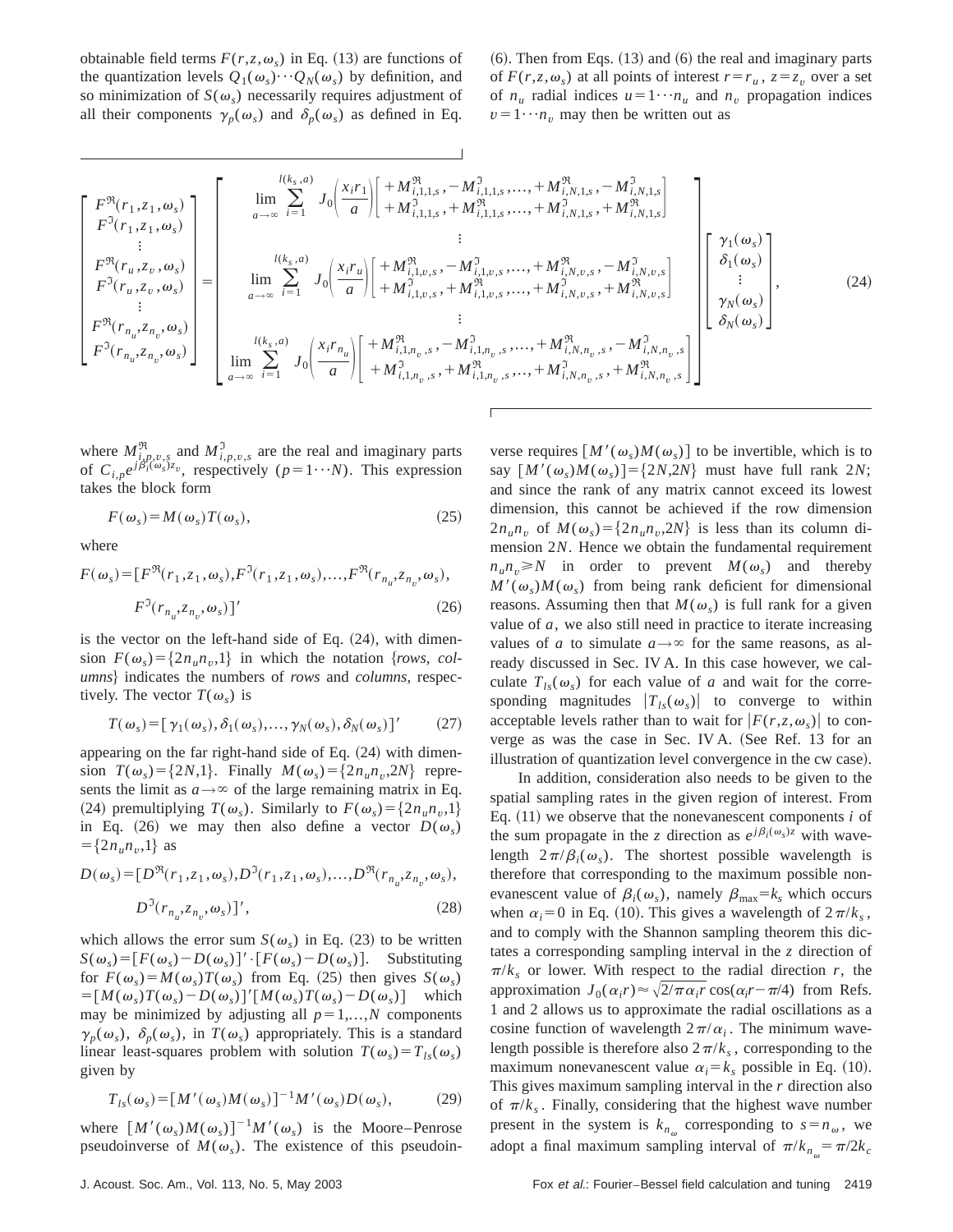

FIG. 7. Tuning results of X wave with simulated field at  $z=85$  mm [Fig. 1(a)] as a desired field using Fourier–Bessel method. With the tuned weighting of the transducer, fields were reconstructed at distances: (a)  $z = 85$  mm, (b)  $z = 170$  mm, (c)  $z = 255$  mm, and (d)  $z = 340$  mm, respectively, away from the transducer surface.

 $= c/2 f_0 n_\omega$  m in both *r* and *z* directions in order to cover the highest spatial oscillations present in the system.

## **B. Algorithm for tuning**

From the discussion in Sec. VI A and including knowledge already gained in Secs. II–IV, the tuning algorithm becomes the following.

- ~1! If not known a priori, obtain Fourier coefficients  $D(r, z, \omega_s)$ =FFT{ $d(r, z, t_d)$ } from Eq. (22) for desired field. Make sure that  $D(r, z, \omega_s)$  is specified at all points of interest  $r=r_u$ ,  $z=z_v$  ( $u=1\cdots n_u$  and  $v=1\cdots n_v$ ), with sampling interval in both *r* and *z* directions being at most  $\pi/k_{n_{\omega}} = \pi/2k_c = c/2f_0n_{\omega}$  m.
- (2) Set frequency index to  $s=0$ .
- $(3)$  Select initial modeling aperture *a*  $(e.g., a=10R, a)$  $=15R$ ,  $a=20R$ , etc.).



- ~4! Estimate the corresponding number of nonevanescent terms  $l(k<sub>s</sub>, a)$  from Eq. (12).
- (5) Evaluate coefficients  $C_{i,p}$  for  $i=1,...,l(k_s, a)$  from Eq.  $(9).$
- (6) Evaluate  $M(\omega_s)$  based on Eq. (24) but with the infinite limit  $a \rightarrow \infty$  removed.
- (7) If necessary, continue to increase *i* until  $\alpha_i > k$  to ensure numerically that the evanescence limit has been reached. If any of the first few evanescent terms still contribute significantly in the ranges of *z* of interest, include them in the sum for  $M(\omega_s)$ . Stop increasing *i* when no further terms are significant.
- (8) Evaluate least-squares quantization vector  $T_{ls}(\omega_s)$  from Eq.  $(29)$ .
- (9) Compare current evaluation of  $T_{ls}(\omega_s)$  with that for previous value of *a*. If not converged to within satisfactory limit, increase the value of  $a$  and go back to step  $(4)$ .

FIG. 8. Tuning results of focused Gaussian pulse with simulated field at  $z=50$  mm (Fig. 4(a)) as a desired field using Fourier–Bessel method. With the tuned weighting of the transducer, fields were reconstructed at distances: (a)  $z = 50$  mm, (b)  $z = 120$  mm, (c) z  $=150$  mm, and (d)  $z=216$  mm, respectively, away from the transducer surface.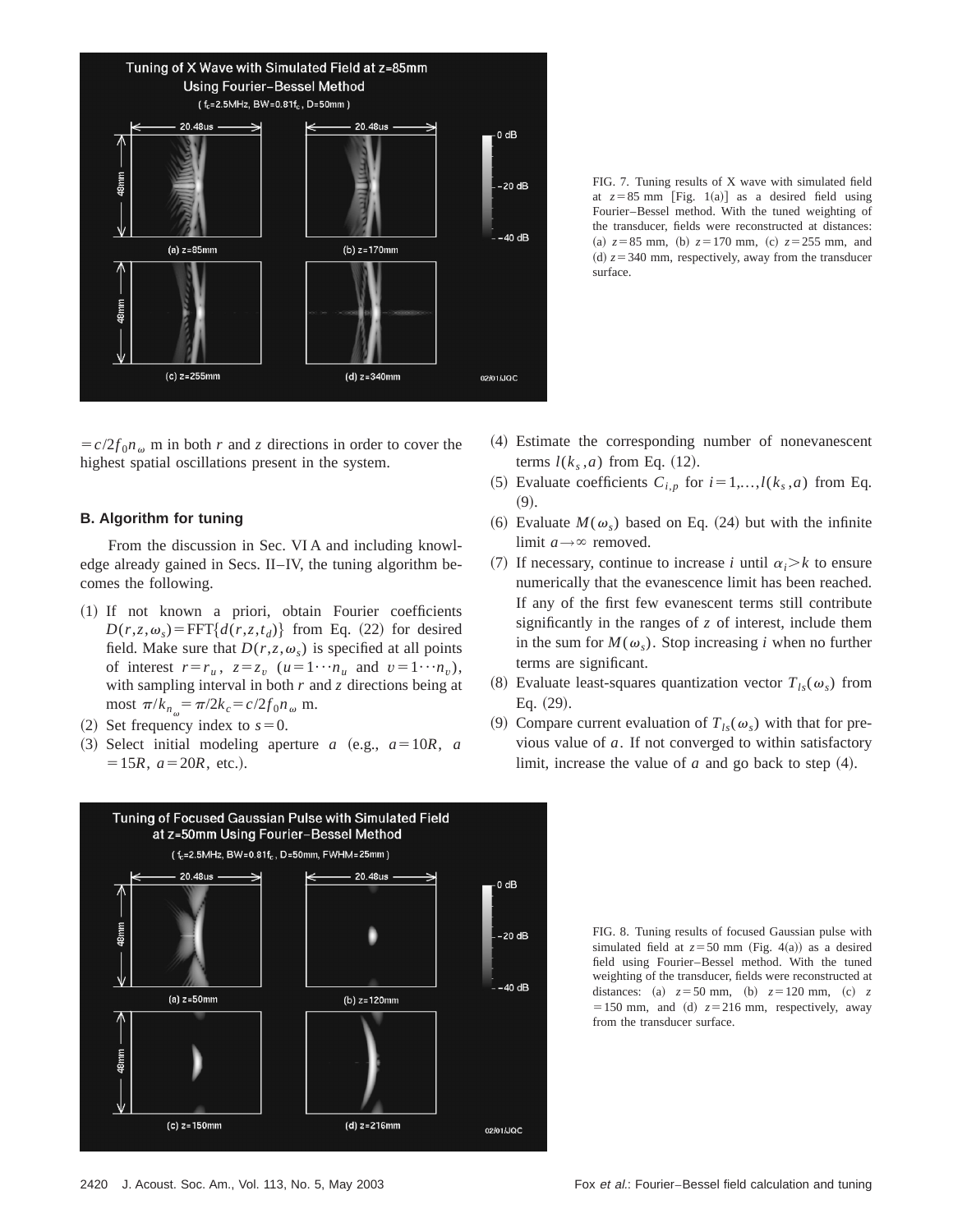

FIG. 9. Tuning results of focused Gaussian pulse with part of the simulated field at  $z = 50$  mm [Fig. 4(a)] as a desired field using Fourier–Bessel method. Within *r*  $\leq 12$  mm, the desired field was the same as the simulated field in Fig.  $4(a)$ , otherwise it was set to zero. With the tuned weighting of the transducer, fields were reconstructed at distances: (a)  $z = 50$  mm, (b) z  $=120$  mm, (c)  $z=150$  mm, (d)  $z=216$  mm.

- (10) Reconstruct all quantization levels  $Q_p(\omega_s) = \gamma_p(\omega_s)$ +  $j\delta_p(\omega_s)$  using  $\gamma_p(\omega_s)$  and  $\delta_p(\omega_s)$  from  $T_{ls}(\omega_s)$ .
- (11) If  $s < n_{\omega}$ , increase *s* by 1 and go back to step (3).
- (12) Evaluate time domain quantization values  $q_p(t_d)$  $=$  IFFT{ $Q_p(\omega_s)$ } from Eq. (5) based on all coefficients  $Q_p(\omega_s)$ .

# **VII. EXAMPLES OF TUNING**

# **A. X wave**

Now consider tuning the transducer to produce an X wave using the algorithm of Sec. VI B. The intention here is to show that by defining a desired field as an X wave at a given location in space ( $z=85$  mm), we are able to tune the transducer quantization levels so as to generate this X wave profile as closely as possible. If this is achievable, it will be evidenced by the pulse created from these quantization levels being essentially identical to the original X wave simulation already shown at the distances (a)  $z = 85$  mm, (b) z  $= 170$  mm, (c)  $z = 255$  mm, (d)  $z = 340$  mm in Fig. 1. To implement the algorithm we begin with taking the field in Fig. 1(a) as the desired field  $d(r, z, t_d)$  and obtain  $D(r, z, \omega_s)$  = FFT $\{d(r, z, t_d)\}$  from Eq. (22) at all sampling points  $r=r_u$  of interest; namely those corresponding to a vertical line across the entire diameter of the transducer at an axial distance of  $z = 85$  mm into the medium. The sampling resolution in the lateral (*r*) direction is taken as 0.12 mm which complies with the maximum upper bound of  $\pi/2k_c$  $=0.15$  mm discussed in Sec. VI. Running the algorithm produces convergence of terms at  $a = 20R$  and the field resulting from the corresponding tuned transducer quantization levels is shown in Fig. 7 at distances (a)  $z = 85$  mm, (b) z  $=170$  mm, (c)  $z = 255$  mm, (d)  $z = 340$  mm. Notice that these are essentially identical to those of Fig. 1, with only some very small differences along the central axis in the far field around  $z = 340$  mm in panel (d). From the extremely close similarity in propagated pulses for both original and tuned X waves simulations, we may conclude that the tuning algorithm is indeed producing the correct surface pressure profiles required to generate the desired (realizable) pulse in the medium.

#### **B. Focused Gaussian pulses**

In Fig. 8 we show the same tuning approach, but this time for the focused Gaussian pulse with desired field as per the simulated field in Fig.  $4(a)$  at  $z=50$  mm. Again, the original and regenerated fields at the tuning positions are virtually identical (Figs. 4 and 8, respectively), as are the field shots at the remaining distances (b)  $z = 120$  mm, (c)  $z = 120$  $=150$  mm, (d)  $z=216$  mm. This again demonstrates correct tuning of the quantization levels, but this time to produce the focused Gaussian pulse. Figure 9 shows the results once again for a focused Gaussian beam, but this time based on an adaption of the field given in Fig.  $4(a)$ . The adaption is to set the desired field at  $z = 50$  mm to zero beyond  $r = 12$  mm, which is to say a truncation of the original Gaussian profile in the radial direction. Feeding this new desired field into the tuning algorithm then gives propagating field as per panels  $(a)$ – $(d)$  in Fig. 9. Figure 9 $(a)$  in this case remains very similar to Fig.  $4(a)$ , showing that requiring the field beyond *r*  $=12$  mm being zero whilst at the same time keeping the



FIG. 10. Schematic diagram of an arbitrarily designed focused pulse. The pulse is 50 mm away from the transducer surface. The shape of pulse in axial direction is an arc with a height and radius of 24 and 70 mm, respectively. The weighting of the pulse in lateral (*r*) direction is a Gaussian function with  $\sigma$ =7.2 mm (FWHM=12 mm).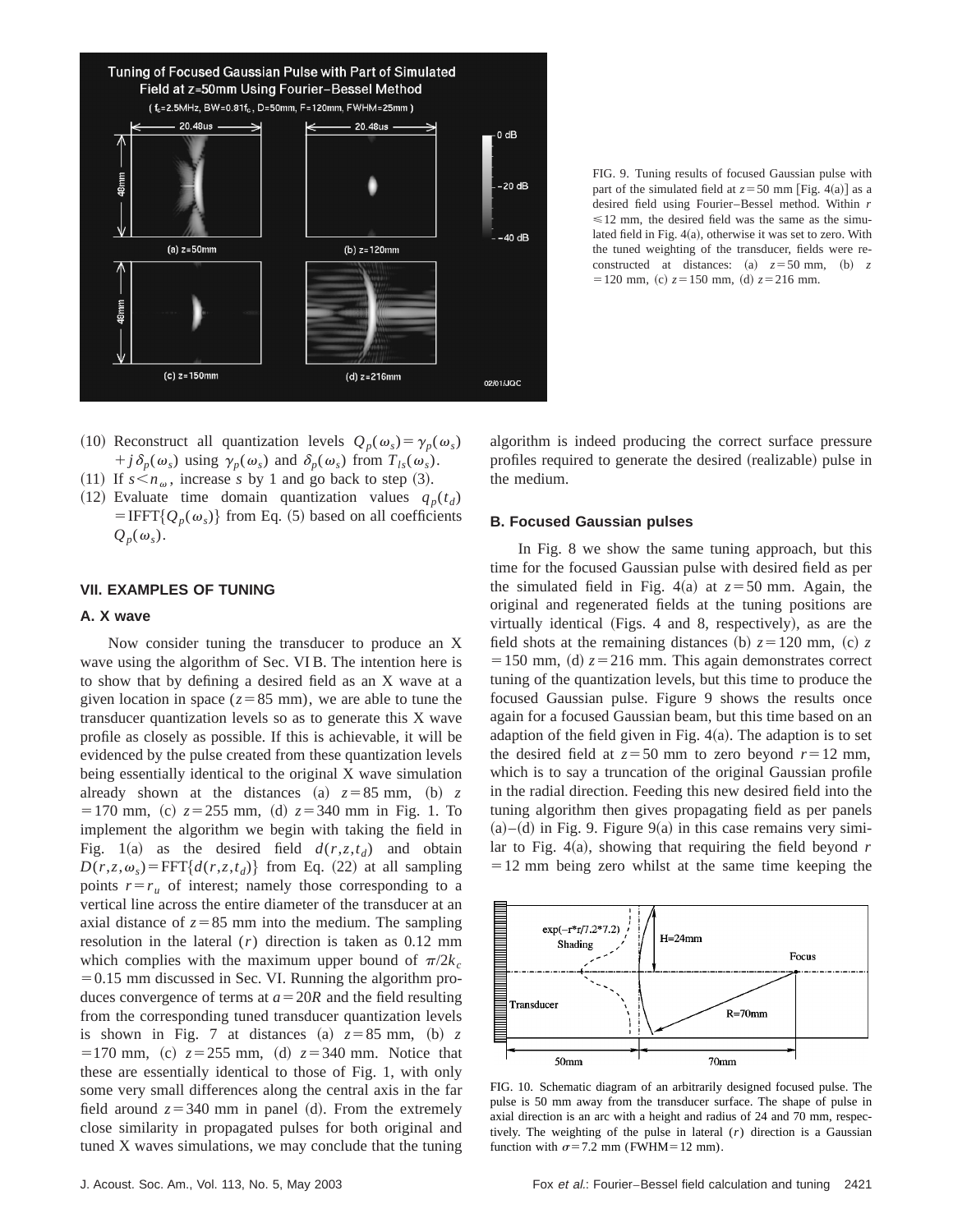

FIG. 11. Tuning results with a designed focused field at  $z = 50$  mm in Fig. 10 using Fourier–Bessel method. With the tuned weighting of the transducer, fields were reconstructed at distances: (a)  $z = 50$  mm, (b) z  $= 120$  mm, (c)  $z = 150$  mm, and (d)  $z = 216$  mm, respectively.

original field segment for  $0 \le r \le 12$  mm cannot in fact be achieved. Furthermore, the attempt to attain the truncated field distribution at  $z = 50$  mm not only proves impossible but also leads to a considerable distortion at  $z = 216$  mm with respect to the original field. Therefore this example illustrates the important point that not all desired fields are achievable, merely that the algorithm tunes the field in a least-squares sense with respect to a given desired field. Hence the topic of which desired fields are realizable and which are not is one which needs further attention in future work.

To illustrate a more successful attempt, Fig. 10 then gives a schematic diagram of an alternative desired focused Gaussian pulse. The pulse is depicted as it passes through the vertical (radial) line at  $z = 50$  mm away from the transducer surface. The shape of the pulse in the axial direction is an arc with a height and radius of 24 and 70 mm, respectively, with the intended focus being at  $z = 50 + 70 = 120$  mm. The shading in the lateral direction is chosen as a Gaussian function with  $\sigma$  in Eq. (21) now taken as  $\sigma$ =7.2 mm rather than  $\sigma$  $=15$  mm previously. This selection causes the amplitude to reduce to half at  $r=6$  mm, thus FWHM=12 mm as compared to 25 mm previously. The pulse wave front travels at a velocity  $c=1500 \text{ m s}^{-1}$  and the corresponding projection of the wave front along the radial  $r$  axis as it travels through  $z = 50$  mm gives the desired field  $d(r, z, t)$  for the tuning algorithm. Figure 11 then gives the tuned field results at  $(a)$  $z = 50$  mm, (b)  $z = 120$  mm, (c)  $z = 150$  mm, (d) z  $=$  216 mm. Figure 11(b) shows that the pulse focuses at *z*  $= 120$  mm as intended, and the fields in Figs. 11(a), (c), and (d) then demonstrate broadly the same propagation characteristics before and after focus as for the original Gaussian pulse considered in Fig. 4. Hence this example demonstrates a case where the desired field is actually realisable to within a satisfactory degree, in contrast to that discussed earlier in Fig. 9.

#### **VIII. CONCLUSIONS AND FURTHER WORK**

A method has been given for computing and tuning the linear lossless field of flat PW annular arrays using 1D Fourier–Bessel series. The series corresponds to a set of known Bessel beams propagating into the medium, which provides a linear mapping between the transducer surface and the field at any point in space. The method was found to be computationally fast whilst maintaining accuracy and offering computation arbitrarily close to the transducer surface. The related tuning method derived then enabled beamforming of the propagated field in a least-squares sense with respect to a given desired field. However, further work is still needed to determine which desired fields are realisable for a given transducer geometry.

Other possible developments of the current work are also evident. First, an extension to lossy media is of interest in order to model propagation in a wider set of media such as human tissue. Second, an extension to a Bessel-based technique for nonlinear propagation would useful if such progress could be made. Third, its extension to an analysis of  $two$ -dimensional  $(2D)$  arrays is of prime interest. This would require the use of 2D Fourier–Bessel series, which are capable of modeling non-circular-symmetric quantization profiles and thereby more generalized field distributions. However, whilst conceptually a straightforward progression, the use of 2D series will necessarily lead to higher computational demands due to the increased number of Bessel terms and transducer elements involved.

# **ACKNOWLEDGMENTS**

This work was supported partially by Grant No. HL 60301 from the National Institutes of Health, USA, and No. 26-01-0178 from the Danish Science Foundation, Denmark.

- <sup>1</sup>G. Tolstov, *Fourier Series* (Dover, New York, 1962).
- <sup>2</sup>F. Bowman, *Introduction to Bessel Functions* (Dover, New York, 1958).
- <sup>3</sup> J. A. Stratton, *Electromagnetic Theory* (McGraw–Hill, New York, 1941), p. 356.
- <sup>1</sup> J. Durnin, "Exact solutions for nondiffracting beams. I. The scalar theory," J. Opt. Soc. Am. A 4, 651–654 (1987).
- <sup>5</sup> J.-Y. Lu and J. F. Greenleaf, ''Nondiffracting X waves—Exact solutions to free-space scalar wave equation and their finite aperture realizations,'' IEEE Trans. Ultrason. Ferroelectr. Freq. Control 39, 19-31 (1992).
- <sup>6</sup> J.-Y. Lu and J. F. Greenleaf, ''Ultrasonic nondiffracting transducer for